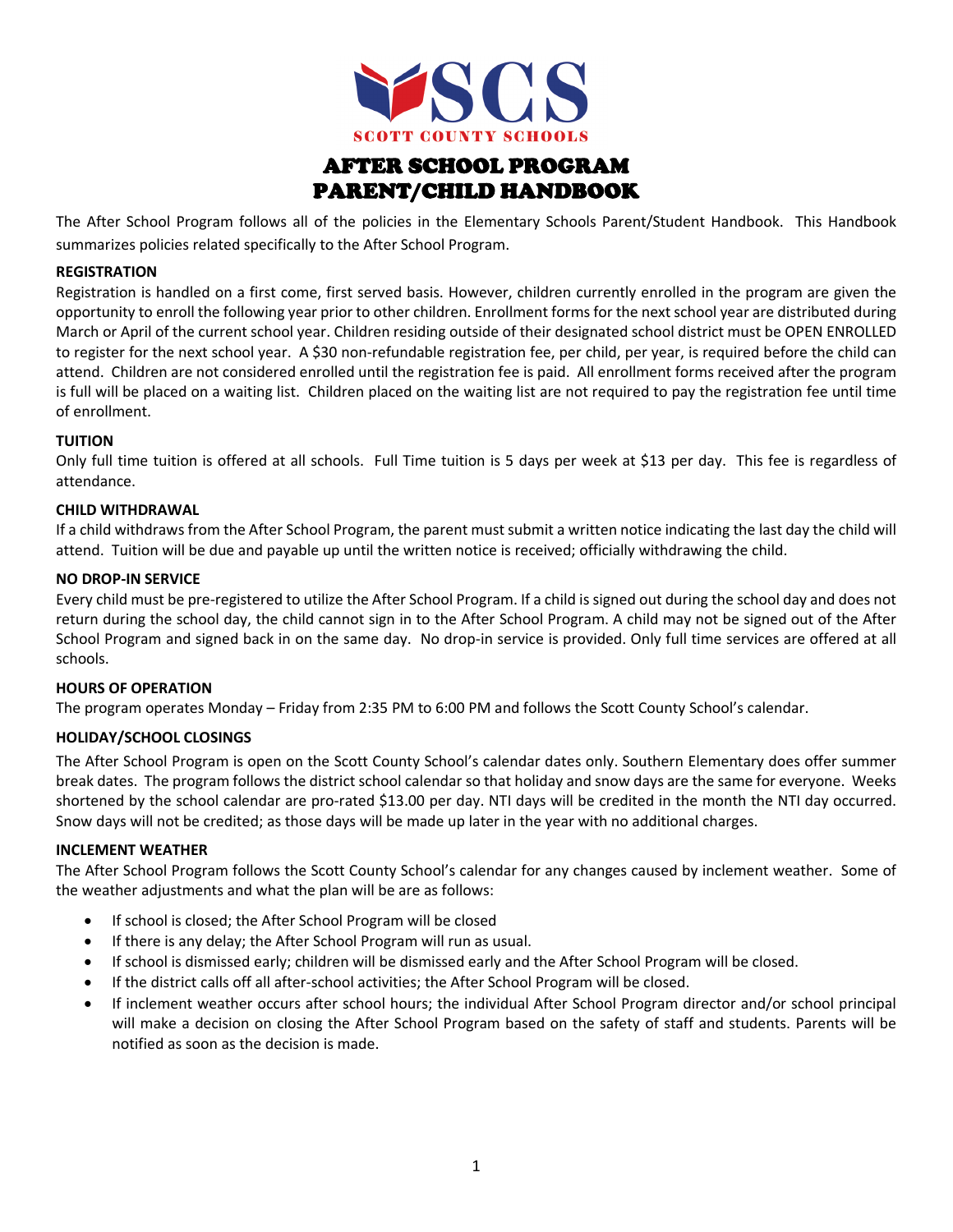

## **RETURNED PAYMENT FEES**

Failed online payments are subject to a \$30 fee. Not all failed payments will assess a fee. Some of the most common reasons for a failed payment that would result in a \$30 fee are: Insufficient funds, Account Closed, No Account, Invalid Account Number, Authorization Revoked, Payment Stopped, and Account Frozen. A reason for a failed payment that would not result in a fee could be; Unspecified Problem or Contact Credit Card Company. If a parent/guardian has more than one returned payment, they will be required to make all payments in the form of credit or debit card only. If a parent/guardian has more than three (3) returned payments, the child may be dismissed from the After School Program.

## **PAYMENTS**

The program operates totally on funds generated from tuition of the children. Charges will post to accounts at least 4 days prior to the payments due date. Statements will be emailed on the first school day of the month. If school has been cancelled due to inclement weather or unforeseen reasons, any credit(s) will be added to the account and show up on the next statement.

- All payments are due on a monthly basis. The payment is due on the first school day of the month and **MUST be paid via the Smartcare Parent App**. (See payment schedule on page 6)
- Weekly payments may be made only after approval by the Director of the program. Weekly payments are due each Monday by 6:00 PM (or the first school day of the week) and must be made on time.
- If a parent/guardian does not pick up their child, the person authorized to pick up the child must bring the payment. If a child is absent, the payment is still due.
- NO TUITION CREDIT IS GIVEN DUE TO ABSENCE. If a child is absent for any reason, payment is still required. The program operates totally on tuition from children and does not receive any additional funding.
- A child may be dismissed from the program for non-payment or consistently late payments.

## **LATE PAYMENT PENALTY**

All payments not received on the due date are considered late on the fifth day. The \$10 late penalty will be applied to the balance at that time. A letter will go home on the fifth day (or last school day of the week) reminding parents that payment is due by the following day or the child will not be allowed to attend the program after that day. If payments are consistently late, the child may forfeit his/her place in the program.

## **STATEMENTS**

Statements will be emailed monthly via Smartcare. Statements for tax purposes will be provided in January of each year.

# **ELECTRONIC PAYMENT FEES**

A 2.85% merchant fee to the payee is assessed by the credit card company when using a credit/debit card to make an online payment. A .49 cent bank fee to the program is assessed by the bank when using the ACH method to make an online payment. A \$30.00 payment reversal fee to the payee is assessed by the credit card company for any request by the payee to reverse a payment.

## **NO LATE PICK UP**

There is **NO** late pick up. In emergency situations the parent/guardian **MUST** contact the director to notify them of the emergency and a \$1 per minute penalty will apply. At 6:15, if no contact has been made, local emergency authorities will be contacted. If parents/guardians are habitually late in picking up their child, he/she may be dismissed from the After School Program.

## **COMMUNICATION**

Parents/Guardians are required to provide an active phone number (cell phone preferred) **AND** email address. The After School Program's billing software requires an email address for statements, receipts and parent communication.

Daily behavior issues may be discussed with any person listed as a pick-up person for your child.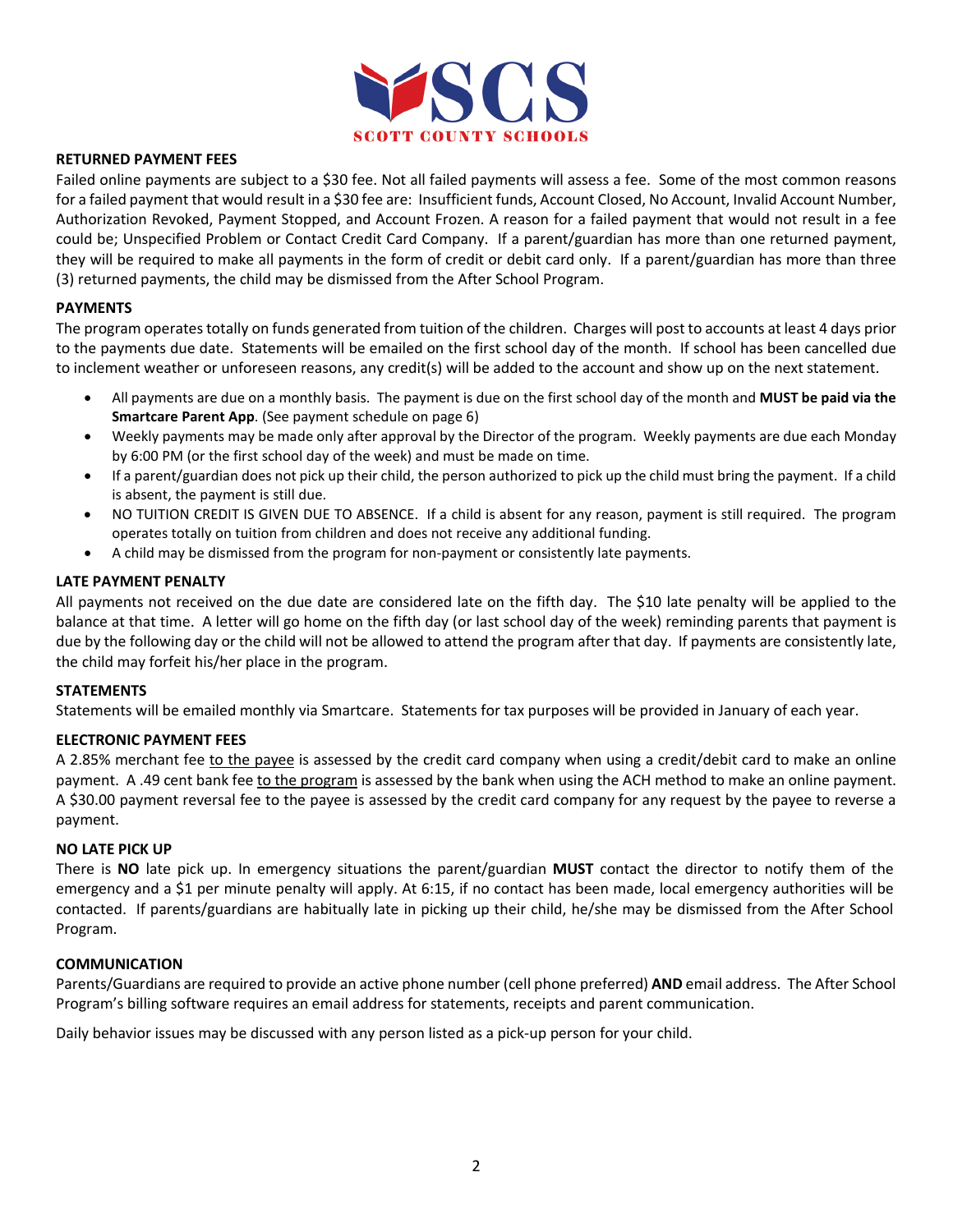

## **SICK POLICY**

Handwashing is the single most effective method of elimination of disease causing germs. The After School Programs follows the state regulation for handwashing. If a child is ill, they should not attend the After School Program. A child must be fever (under 100<sup>o</sup>), vomit and diarrhea free for 24 hours before returning to the program. A nurse is not available after regular school hours. If a child becomes ill, parents/guardians will be notified by telephone. If a child is injured, they will be attended to by the group leader and an Incident Report will be filled out. Parents/guardians will be notified at pick up time. If a child is injured and needs to be transported to the local hospital, the ambulance service and the parents/guardians will be immediately contacted. Parents/guardians are required to sign the section on the Enrollment Form that gives permission for the child to be transported in the event of such injury. Parents/guardians agree that this decision will be made at the discretion of the principal and/or After School Program Staff.

## **CHILD RESPONSIBILITIES, BEHAVIOR & DISCIPLINE**

All children will follow the same rules, policies and regulations that are required in the Elementary Schools Parent/Student Handbook. Any child that does not follow the rules may be removed from the After School Program. If a child is removed from the program, he/she may be ineligible to enroll in the After School program in the future.

If a child does not follow the policies and the procedures for the school or classroom a verbal warning will be given, and/or:

- The child will be re-directed
- The child will be removed from the activity
- The child will lose a privilege

Parents will be contacted by the Director via telephone or email if a child is experiencing poor behavior. The Director will work closely with the parents to correct inappropriate, disrespectful or any type of unacceptable behavior.

If a child continues to behave inappropriately, a Discipline Report will be completed. The report will specify the behavior problem and the action taken will be documented. The form will be given to the parent/guardian who must sign the form and return to the program Director. A copy will be provided to the parent/guardian.

If repeated problems occur or child causes harm to self or others, they will be referred to the Principal for possible suspension or removal from the program. Payment is still due for days a child is suspended as their spot in the program is still filled. If a child is removed from a program, they may not be allowed to enroll in the future.

## **PARENT/GUARDIAN RESPONSIBILITY**

Parents/Guardians must advise the After School Program staff immediately in the event of any changes in registration and emergency contact information. Parents/Guardians should keep the After School Program child files current with updated home, cell and business phone numbers and email addresses. It is extremely important that parents/guardians not only notify the school's front office, but also notify the After School Program staff of any changes in child information. The school's front office staff does not inform the After School Program of child changes made with them in front office; it is the responsibility of the parent/guardian. You may update this information via the Parent Portal using the Smartcare App.

## **PARENT/GUARDIAN CONDUCT**

Parents/Guardians are expected to behave in a professional manner when picking up their child. They should not act disrespectfully towards After School Program staff or children. They should not converse with other children in the After School Program. If their behavior becomes a problem, they may be asked to leave and not return to the program and the child may be removed from the program.

## **CUSTODY INFORMATION**

Parents/guardians have the responsibility of informing the staff about any custody situations in which a parent is not allowed to pick up/remove their child from the After School Program. A court document, signed by the judge, must be on file with the After School Program and the school's front office.

## **CHILD HEALTH RECORDS**

The state of Kentucky requires current health records of all students who are enrolled in school. Failure to provide current health records will result in the child being removed from the program.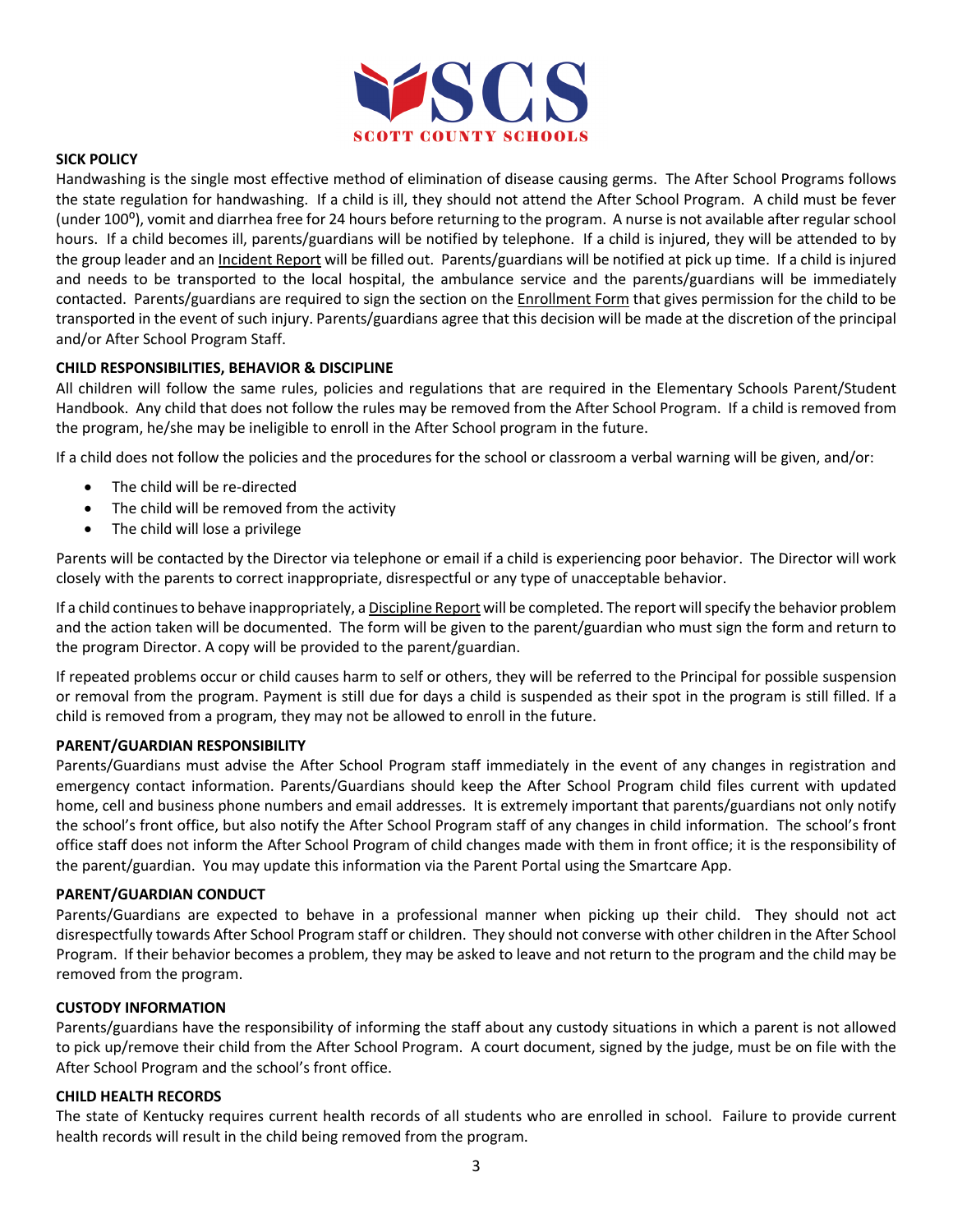

## **PERSONAL BELONGINGS**

Clothing, jackets, lunchboxes and backpacks need to be labeled with the child's name. Lost and found items will be maintained in the After School Program classroom or taken to the school's main location for lost and found. The After School Program is not responsible for a child's belongings that are lost.

## **SIGN IN AND SIGN OUT PROCEDURES**

- Group leaders sign in children upon their arrival at 2:35 PM.
- Parents/guardians/authorized persons must come into the school to sign the child out before the child will be released.
- Parents/guardians/authorized persons must sign out the child using the Kiosk or Group Leader tablet. Only the people included on the child's After School Enrollment Form may pick the child up from the program. For the safety of our children, no exception will be made.
- If not recognized, authorized persons must have a photo ID to show the Group Leader before the child will be released.
- If a situation occurs where a person does not have proper identification or not listed on the enrollment form, the child will be kept on the school grounds until the parent/guardian is notified.
- If parents/guardians/authorized persons are not recognized, and cannot/will not show ID, and attempt to take the child, the local police department will be called.
- Children who are signed out from the program may not be signed back in on the same day.

## **GRIEVANCE PROCEDURES**

Grievance procedures are outlined in the Elementary Parent/Student Handbook.

- 1. Communication with the Group Leader
- 2. Communication with the Assistant Director
- 3. Communication with the Director
- 4. Communication with the School Principal
- 5. Communication with the Director of District-Wide Services

## **DAILY ACTIVITIES**

- A snack is served daily. Children cannot bring their own snack or drinks from home. Children cannot save items from the day's lunch and bring it to the After School Program. Our goal is to provide snacks that do not cause food allergy problems to other children. We cannot be responsible if children bring their own food items. Children who have identified food allergies may provide their own snacks if approval is obtained by the After School Program Director. These snacks will be locked in the After School Program snack cabinet. Some schools provide complete meals due to qualifying for federal funding.
- Children are divided into groups based on their age, grade level and the staff-to-child ratios. The groups each have their own After School schedule. The schedules are posted. These schedules afford parents/guardians the opportunity to easily reference the location of their child while they are attending the After School Program. Daily times, activities and classroom locations are noted on the schedules.
- Children participate in classes every Monday Friday. The classes offer academic and enrichment activities.
- Children have dedicated time to work on school assignments and projects as needed. Assistance from Group Leaders is available. If children have completed homework, they are encouraged to read independently or do other group leader activities.
- Children participate in arts and crafts using a variety of materials and techniques.
- Children have the opportunity to participate in a variety of activities including creative play and drama.
- Children participate in many group games, both indoor and outdoor. The games promote cooperative team play and fitness.
- Lesson plans for each day are developed by the Director.

## **STAFF**

Many of the After School Program staff are CPR/First Aid certified and all are trained in school-age child care through licensureapproved classes. There is always one staff member present with CPR/First Aid certification. The staff/child ratio is 1 adult to 15 children (ages 5-7) and 1 adult to 25 children (7 and over).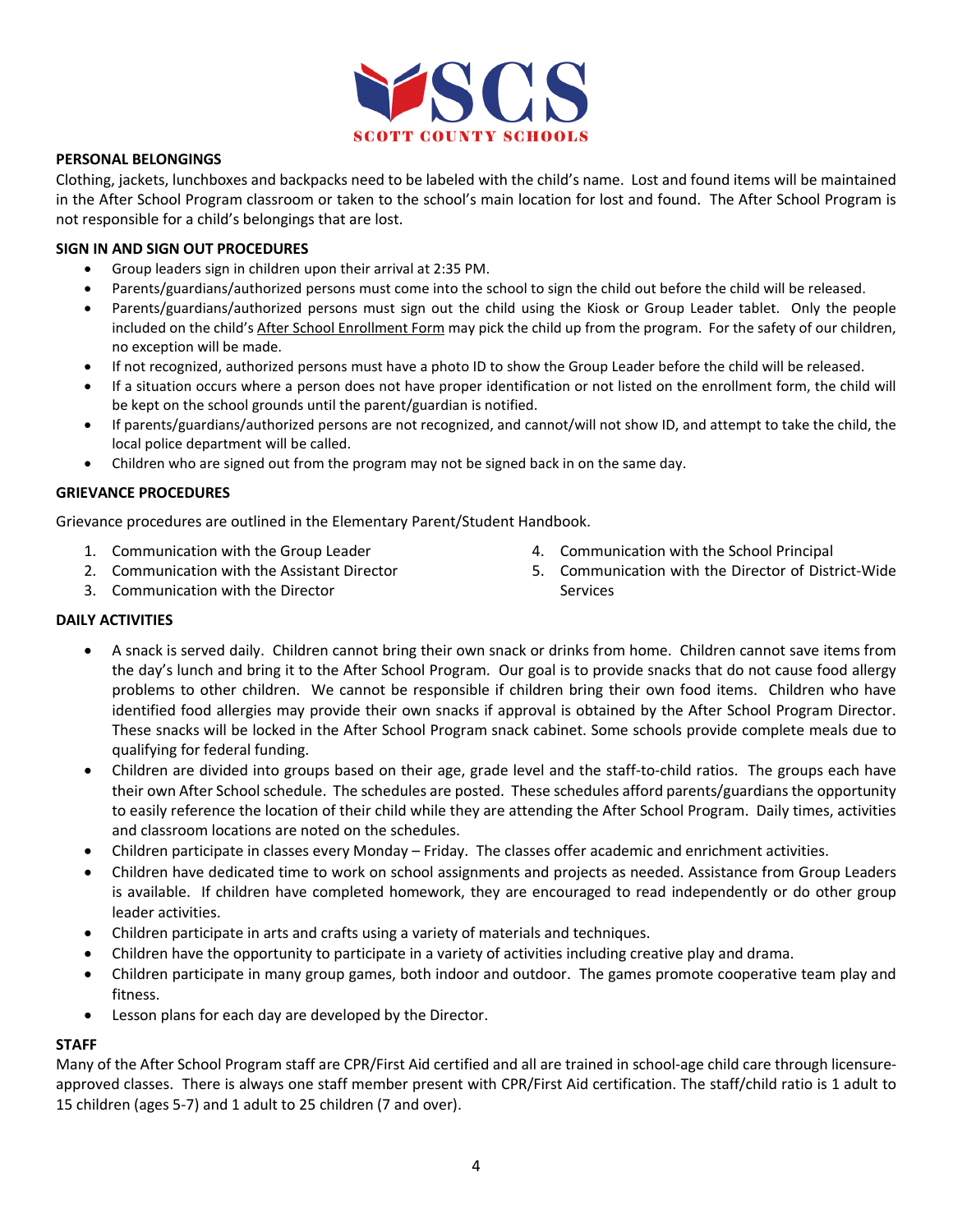

## **EMERGENCY PREPAREDNESS AND EVACUATION PLAN**

It is the responsibility of the After School Program staff to prepare plans whereby the children can be evacuated quickly in case of an emergency. Causes for evacuation could include: fire, bomb threats, explosion, flood, severe thunderstorms, tornado, toxic fumes, electrical failure or structural failure. In an emergency, evacuation will proceed as rapidly as possible. The emergency preparedness plan includes three scenarios of evacuation: in-place evacuation, on-site evacuation and off-site evacuation. Parents are provided a copy of the plan at the beginning of each school year. A copy is also posted in the classroom.

**Rights for Children in State Licensed Programs 199.898** *(Garth Elementary and Southern Elementary are state licensed for FY21)*

- (1) All children receiving child-care services in a day-care center licensed pursuant to KRS 199.896, a family child-care home certified pursuant to KRS 199.8982, or from a provider or program receiving public funds shall have the following rights:
	- (a) The right to be free from physical or mental abuse;
	- (b) The right not to be subjected to abusive language or abusive punishment; and
	- (c) The right to be in the care of adults who shall meet their health, safety, and developmental needs.
- (2) Parents, custodians, or guardians of children specified in subsection (1) of this section shall have the following rights:
	- (a) The right to have access to their children at all times the child is in care and access to the provider caring for their children during normal hours of provider operation and whenever the children are in the care of the provider;
	- (b) The right to be provided with information about child-care regulatory standards, if applicable; where to direct questions about regulatory standards; and how to file a complaint;
	- (c) The right to file a complaint against a child-care provider without any retribution against the parent, custodian, guardian, or child;
	- (d) The right to obtain information from the cabinet regarding any type of licensure denial, suspension, or revocation of an operator, and cabinet reports that have found abuse or neglect by any child-care provider or any employee of a child care provider. Identifying information regarding children and their families shall remain confidential;
	- (e) The right to obtain information from the cabinet regarding the inspections and plans of correction of the daycare center, the family child-care home, or the provider or program receiving public funds within the past year; and
	- (f) The right to review and discuss with the provider any state reports and deficiencies revealed by such reports.
- (3) The child-care provider who is licensed pursuant to KRS 199.896 or certified pursuant to KRS 199.8982 shall post these rights in a prominent place and shall provide a copy of these rights to the parent, custodian, or guardian of the child at the time of the child's enrollment in the program.

**Effective:** July 15, 1998 **History:** Amended 1998 Ky. Acts ch. 524, sec. 3, effective July 15, 1998. – Created 1992 Ky. Acts ch. 57, sec. 1, effective July 14, 1992.

## **LICENSURE PURSUANT TO KRS 199.896**

The Commonwealth of Kentucky Cabinet for Health and Family Services has certified that Scott County Schools is authorized to operate After School Programs at Southern Elementary and Garth Elementary for school age children. These two (2) programs have met the requirements pursuant to KRS 199.892 to 199.990(4) and all regulations included. These two (2) programs are relicensed each year and survey results are posted in the classrooms. The tax ID number is 61-6001282

If parents/guardians have questions related to the After School Program, they should contact their schools After School Program Director.